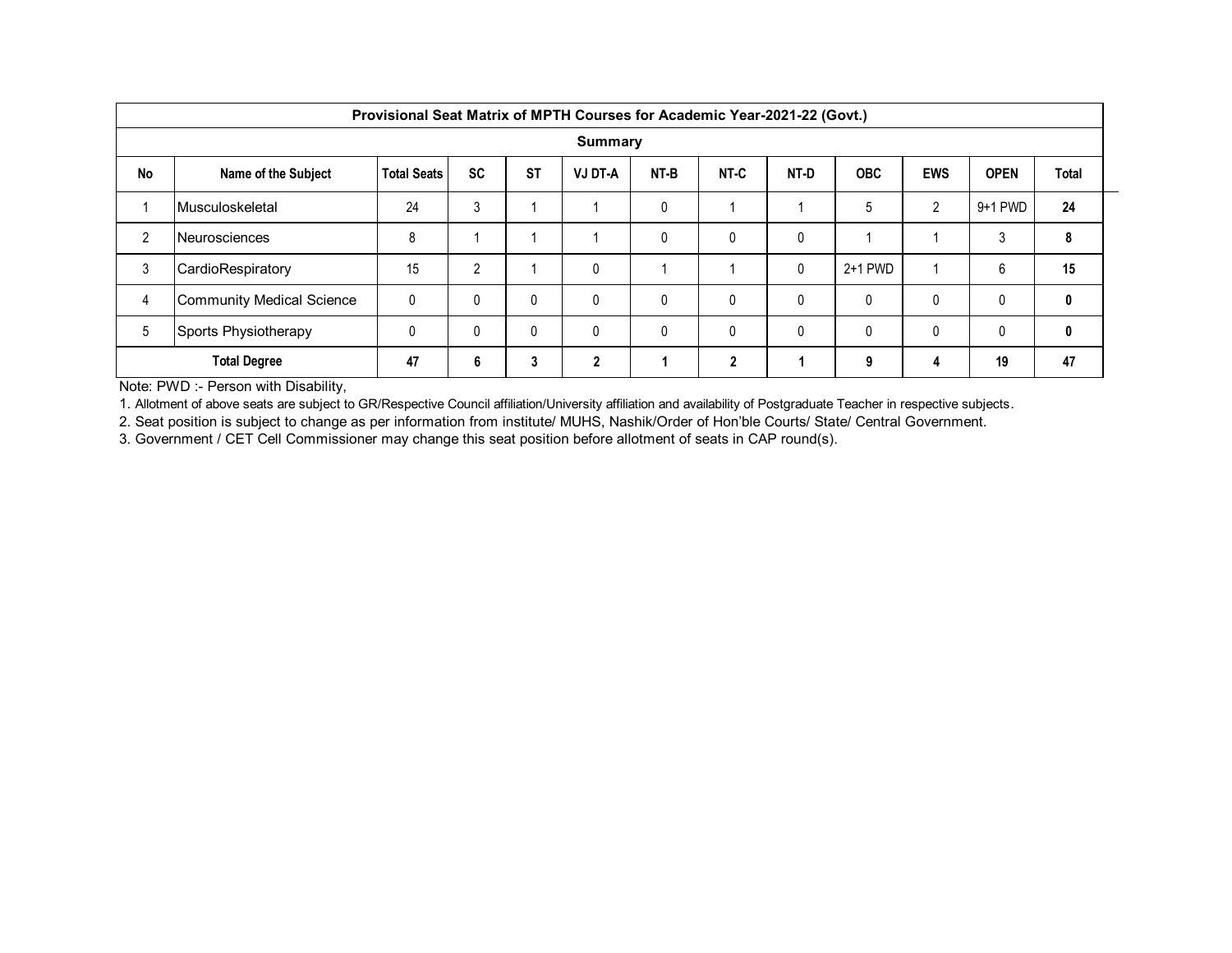|             | SETH G.S. MEDICAL COLLEGE, Mumbai |                     |    |           |                |      |              |              |              |              |             |              |  |
|-------------|-----------------------------------|---------------------|----|-----------|----------------|------|--------------|--------------|--------------|--------------|-------------|--------------|--|
| <b>CODE</b> | Name of the Subject               | <b>Avail. Seats</b> | SC | <b>ST</b> | <b>VJ DT-A</b> | NT-B | NT-C         | NT-D         | <b>OBC</b>   | <b>EWS</b>   | <b>OPEN</b> | <b>Total</b> |  |
| 0101        | Musculoskeletal                   | 8                   |    | 0         | 0              | 0    |              | $\mathbf{0}$ | 2            |              | 2+1 PWD     | 8            |  |
| 0102        | Neurosciences                     | 6                   |    | 0         |                | 0    |              | 0            |              |              |             | 6            |  |
| 0103        | CardioRespiratory                 | 6                   |    |           | 0              | 0    | $\Omega$     | $\mathbf{0}$ |              | $\Omega$     |             | 6            |  |
| 0104        | <b>Community Medical Science</b>  | $\mathbf{0}$        | 0  | 0         | 0              | 0    | 0            | 0            | $\mathbf{0}$ | 0            |             | 0            |  |
| 0105        | Sports Physiotherapy              | 0                   | 0  | 0         | 0              | 0    | <sup>0</sup> | $\mathbf{0}$ | 0            | $\mathbf{0}$ |             | 0            |  |
|             | <b>Total Degree</b>               | 20                  | 3  |           |                | 0    |              | 0            | 4            | $\mathbf{2}$ | 8           | 20           |  |

**Provisional Seat Matrix of MPTH Courses for Academic Year-2021-22 (Govt.)**

Note: PWD :- Person with Disability,

1. Allotment of above seats are subject to GR/Respective Council affiliation/University affiliation and availability of Postgraduate Teacher in respective subjects.

2. Seat position is subject to change as per information from institute/ MUHS, Nashik/Order of Hon'ble Courts/ State/ Central Government.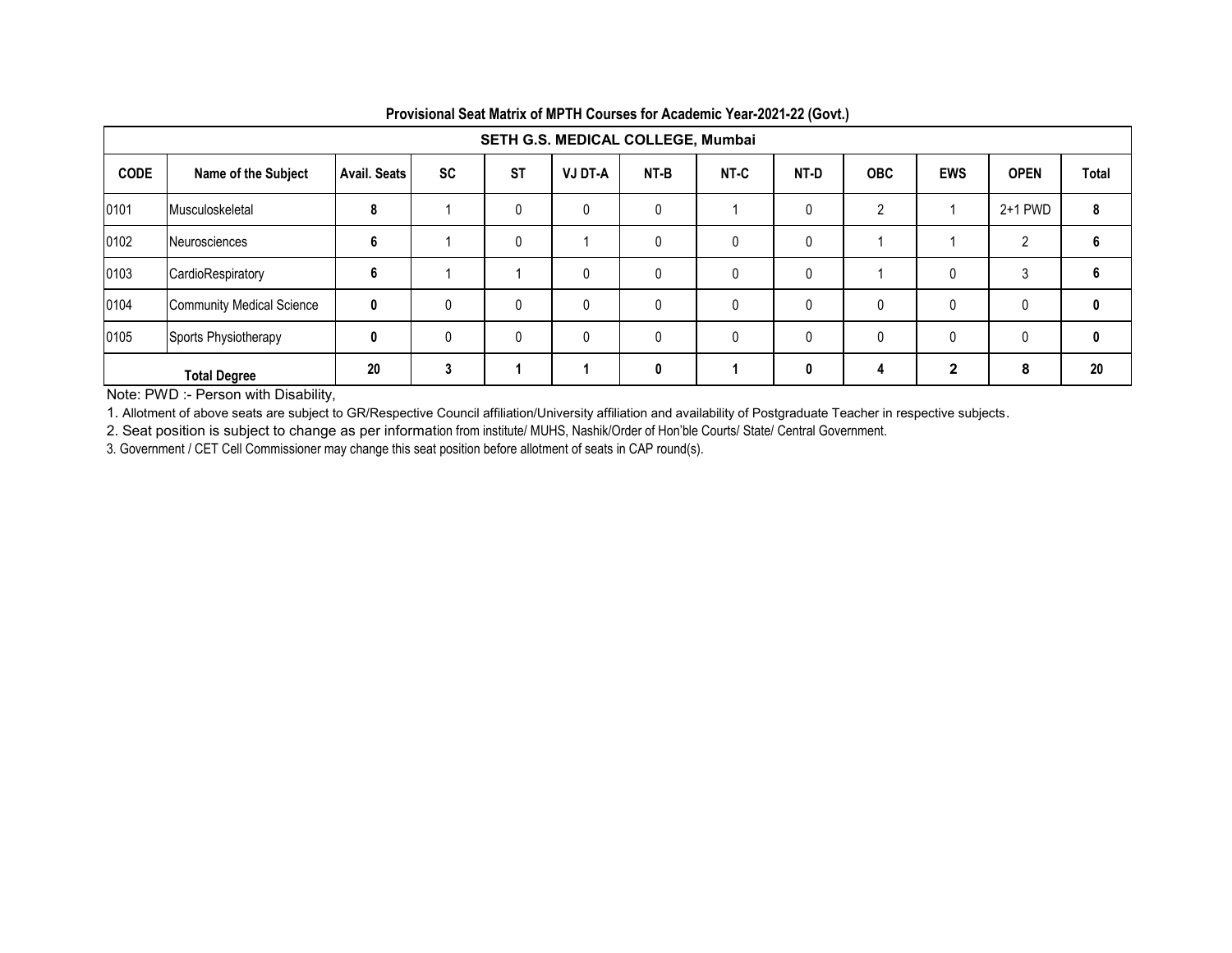|             | LOKMANYA TILAK MEDICAL COLLEGE, Mumbai |                     |           |             |                |      |              |      |              |            |             |       |  |
|-------------|----------------------------------------|---------------------|-----------|-------------|----------------|------|--------------|------|--------------|------------|-------------|-------|--|
| <b>CODE</b> | Name of the Subject                    | <b>Avail, Seats</b> | <b>SC</b> | <b>ST</b>   | <b>VJ DT-A</b> | NT-B | NT-C         | NT-D | <b>OBC</b>   | <b>EWS</b> | <b>OPEN</b> | Total |  |
| 0201        | Musculoskeletal                        |                     |           | 0           | $\Omega$       | 0    | 0            |      |              |            | 3           |       |  |
| 0202        | Neurosciences                          | 0                   | 0         | 0           | $\Omega$       | 0    | 0            | 0    | 0            | 0          |             | 0     |  |
| 0203        | CardioRespiratory                      | 3                   | 0         | 0           | $\Omega$       |      | 0            | 0    |              | 0          |             |       |  |
| 0204        | <b>Community Medical Science</b>       | $\mathbf{0}$        | 0         | 0           | $\Omega$       | 0    | 0            | 0    | 0            | 0          |             |       |  |
| 0205        | Sports Physiotherapy                   | $\mathbf 0$         | 0         | $\mathbf 0$ | $\Omega$       | 0    | 0            | 0    | 0            | 0          |             |       |  |
|             | <b>Total Degree</b>                    | 10                  | 1         | 0           | $\mathbf{0}$   |      | $\mathbf{0}$ |      | $\mathbf{2}$ |            | 4           | 10    |  |

Note: PWD :- Person with Disability,

1. Allotment of above seats are subject to GR/Respective Council affiliation/University affiliation and availability of Postgraduate Teacher in respective subjects.

2. Seat position is subject to change as per information from institute/ MUHS, Nashik/Order of Hon'ble Courts/ State/ Central Government.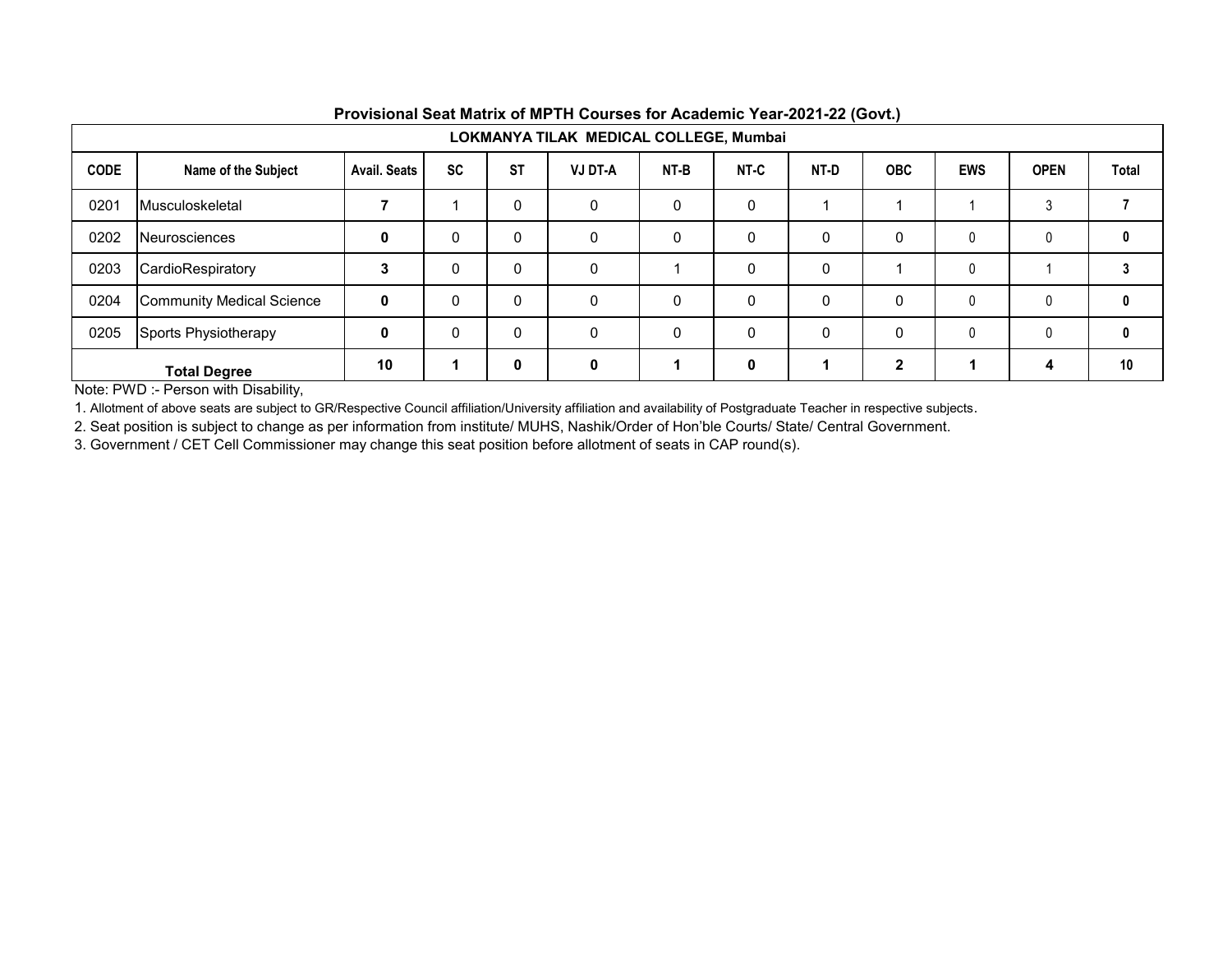|             | T.N. MUNICIPAL MEDICAL COLLEGE, Mumbai |                     |           |             |                |              |             |              |              |              |              |       |  |
|-------------|----------------------------------------|---------------------|-----------|-------------|----------------|--------------|-------------|--------------|--------------|--------------|--------------|-------|--|
| <b>CODE</b> | Name of the Subject                    | <b>Avail, Seats</b> | <b>SC</b> | <b>ST</b>   | <b>VJ DT-A</b> | NT-B         | NT-C        | NT-D         | <b>OBC</b>   | <b>EWS</b>   | <b>OPEN</b>  | Total |  |
| 0301        | Musculoskeletal                        | 6                   | 0         |             |                | 0            | 0           | $\mathbf{0}$ |              | $\mathbf{0}$ | 3            | 6     |  |
| 0302        | Neurosciences                          | 0                   | 0         | 0           | $\Omega$       | $\mathbf{0}$ | 0           | $\mathbf{0}$ | $\Omega$     | $\mathbf{0}$ | $\mathbf{0}$ | 0     |  |
| 0303        | CardioRespiratory                      | 4                   |           | 0           | $\Omega$       | 0            | 0           | 0            | <b>PWD</b>   |              |              |       |  |
| 0304        | Community Medical Science              | $\mathbf{0}$        | 0         | $\Omega$    | $\Omega$       | $\mathbf{0}$ | 0           | $\mathbf{0}$ | $\mathbf{0}$ | 0            | $\Omega$     | 0     |  |
| 0305        | Sports Physiotherapy                   | 0                   | 0         | $\mathbf 0$ | $\Omega$       | 0            | 0           | 0            | $\mathbf 0$  | 0            | $\mathbf{0}$ | 0     |  |
|             | <b>Total Degree</b>                    | 10                  | 1         |             |                | 0            | $\mathbf 0$ | 0            | $\mathbf{2}$ |              | 4            | 10    |  |

Note: PWD :- Person with Disability,

1. Allotment of above seats are subject to GR/Respective Council affiliation/University affiliation and availability of Postgraduate Teacher in respective subjects.

2. Seat position is subject to change as per information from institute/ MUHS, Nashik/Order of Hon'ble Courts/ State/ Central Government.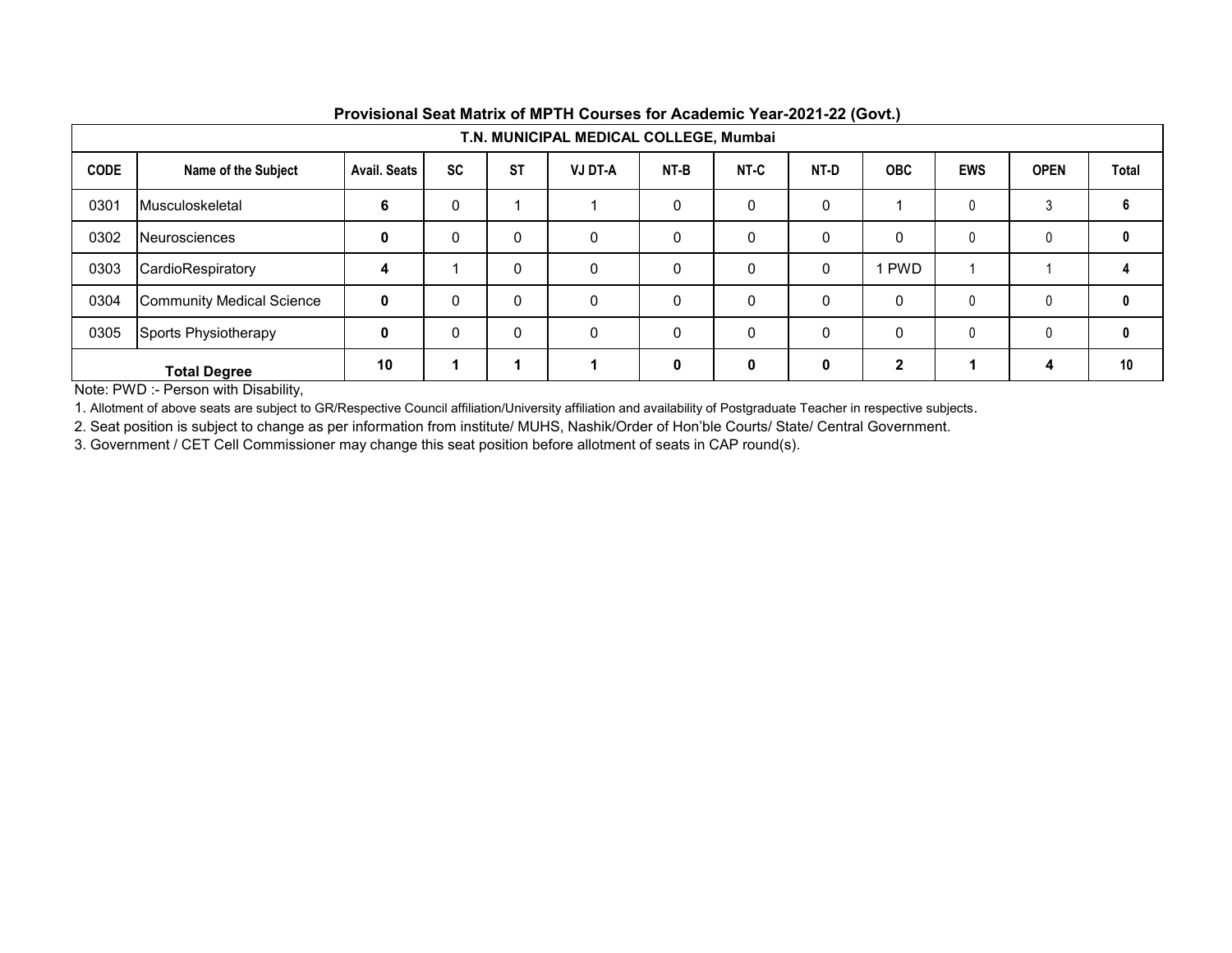|             | <b>GOVT. MEDICAL COLLEGE, NAGPUR</b> |                     |           |             |                |          |          |      |            |            |              |       |  |
|-------------|--------------------------------------|---------------------|-----------|-------------|----------------|----------|----------|------|------------|------------|--------------|-------|--|
| <b>CODE</b> | Name of the Subject                  | <b>Avail. Seats</b> | <b>SC</b> | <b>ST</b>   | <b>VJ DT-A</b> | NT-B     | NT-C     | NT-D | <b>OBC</b> | <b>EWS</b> | <b>OPEN</b>  | Total |  |
| 0401        | Musculoskeletal                      | 2                   | 0         | 0           | 0              | 0        | $\Omega$ | 0    |            | 0          |              |       |  |
| 0402        | <b>Neurosciences</b>                 | 0                   | 0         | $\Omega$    | 0              | $\Omega$ | $\Omega$ | 0    | $\Omega$   | 0          | $\Omega$     | 0     |  |
| 0403        | CardioRespiratory                    | $\mathbf{2}$        | 0         | $\Omega$    | 0              | $\Omega$ |          | 0    | $\Omega$   | 0          |              |       |  |
| 0404        | <b>Community Medical Science</b>     | $\mathbf{0}$        | 0         | $\mathbf 0$ | 0              | 0        | $\Omega$ | 0    | $\Omega$   | 0          | $\Omega$     | 0     |  |
| 0405        | Sports Physiotherapy                 | 0                   | $\Omega$  | $\Omega$    | 0              | $\Omega$ | $\Omega$ | 0    | $\Omega$   | 0          |              | 0     |  |
|             | <b>Total Degree</b>                  | 4                   | 0         | 0           | 0              | 0        |          | 0    |            | 0          | $\mathbf{2}$ |       |  |

Note: PWD :- Person with Disability,

1. Allotment of above seats are subject to GR/Respective Council affiliation/University affiliation and availability of Postgraduate Teacher in respective subjects.

2. Seat position is subject to change as per information from institute/ MUHS, Nashik/Order of Hon'ble Courts/ State/ Central Government.